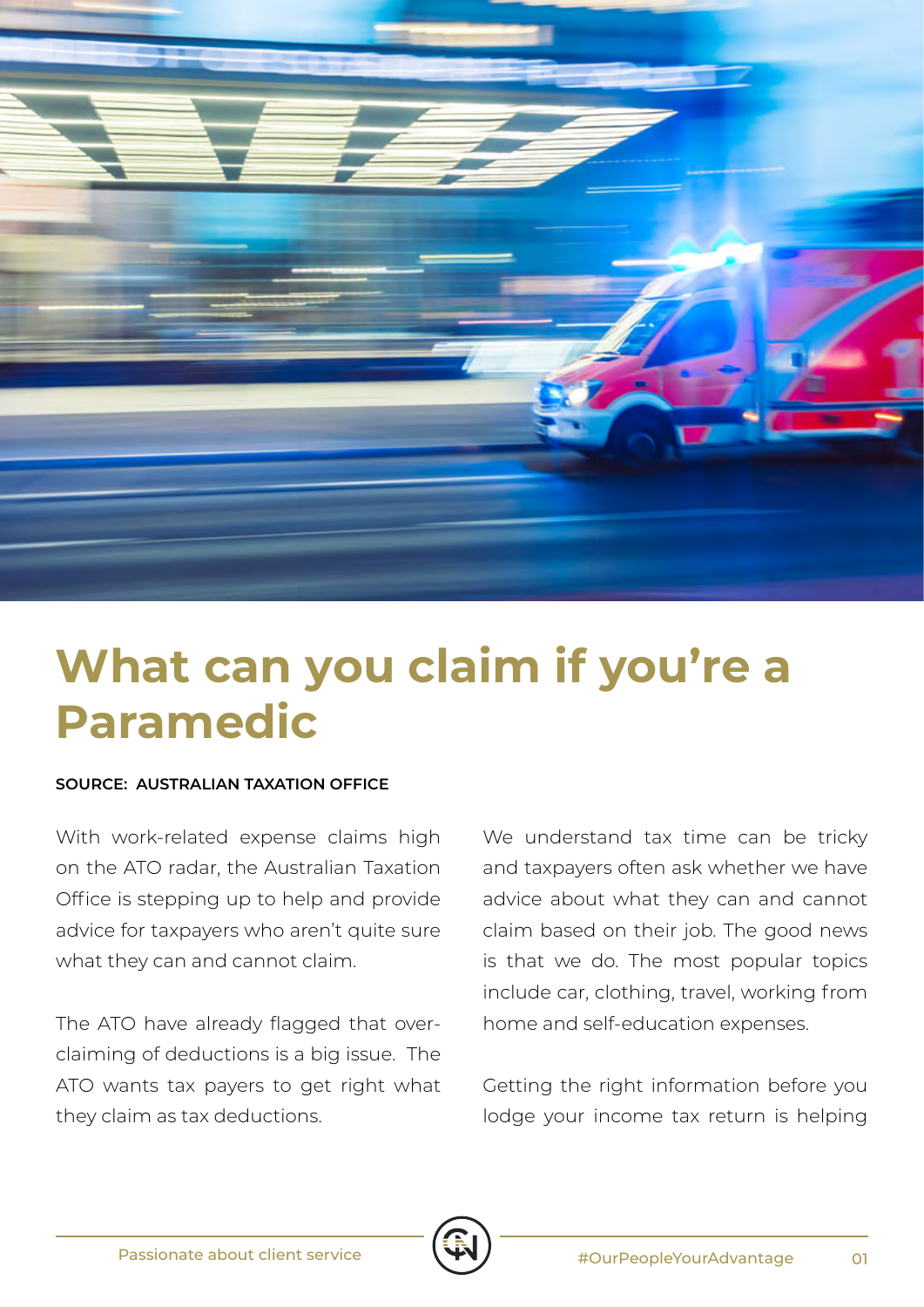our clients to get their claims right and avoid issues later on.

We want every person to have the information they need to know whether they can make a claim, to get it right, and know what records they need to keep. Understanding what you can and cannot claim will help ensure that your income tax return is processed quickly and any refund is paid as soon as possible. Most people want to lodge their income tax return with the right information and helping people to do that in the first p lace i s t he m ost efficient way to operate.

## **What you can and can't claim**

Each occupation has specific circumstances which affect what can and cannot be claimed. Here are some snippets from some ATO occupation quides. Remember, regardless of the occupation you are in, you can only claim the work-related part of expenses, and you must meet the three golden rules:

- You must have spent the money yourself and not been reimbursed;
- The claim must be directly related to earning your income; and
- You need a record to prove it.

## **Paramedic employees: workrelated expenses**

Common deductions include the following:

- You can claim the cost of using a car you own when you drive:
	- between separate jobs on the same day – for example, from your job as a paramedic to your second job as a first aid trainer,
	- to and from an alternate workplace for the same employer on the same day – for example, travelling from your ambulance station to a meeting at head office. If you claim car expenses, you can use the logbook method or the cents per kilometre method. If you use the logbook method, you need to keep a valid logbook to determine the percentage of workrelated use of your car along with evidence of your car expenses. If you use the cents per kilometre method, you need to be able to show how you calculated your work-related kilometres and be able to show that those kilometres were work related.
- You can claim the cost of buying, repairing or cleaning (laundering or dry cleaning) your paramedic uniform.
- You can claim travel expenses if you're required to travel away from your home